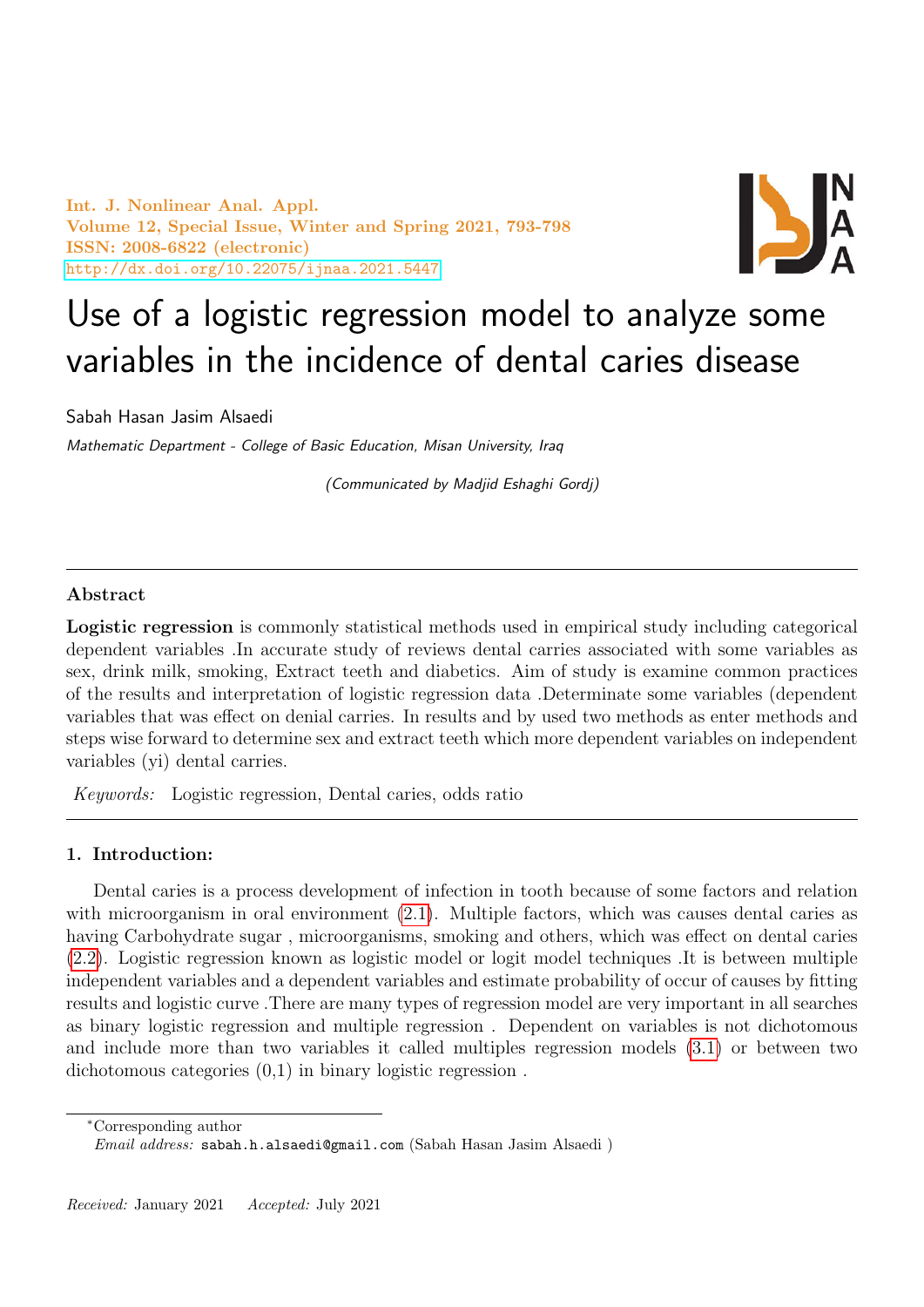#### 2. Concept of Logistic regression model

It is one of the regression models where the relationship between the dependent variable and the independent variable is nonlinear the causes are always a curved shape of the letter S, but mathematically as;

<span id="page-1-0"></span>
$$
\widehat{\rho_i} = E \left( \frac{y_i}{x_i} \right) = \frac{EXP^{(\delta \circ + \delta_1 x_1 + \delta_2 x_2 + \cdots + \delta_n x_n)}}{1 - EXP^{(\delta \circ + \delta_1 x_1 + \delta_2 x_2 + \cdots + \delta_n x_n)}}
$$
(2.1)

The logistic model is more flexible than traditional regression models, where we can create a relationship between the dependent variable and other independent variables, by estimating the probability of an event occurring and also characterized by its ease of transformation into a linear form using logit transformation as ;

<span id="page-1-1"></span>
$$
l_i = \ln(\widehat{\rho}_i/1 - \widehat{\rho}_i) = (\delta \circ + \delta_1 x_1 + \delta_2 x_2 + \cdots + \delta_n x_n) \tag{2.2}
$$

And  $(\widehat{\rho}_i/1 - \widehat{\rho}_i)$  it is mean odds ratio

## $l_i$  Mean natural logarithmic  $(3.2)$

Odds and odds ratio: Odds an event of odds probability, which was, occurred to the probability that it with not occur a probability of an event occurring is  $(\hat{\rho}_i)$ , and probability event which not occur  $(1 - \hat{\rho}_i)$  and odds rate is a value given by,

Odds of event=  $(\hat{\rho}_i/1 - \hat{\rho}_i)$ 

In logistic regression must be calculate the probability of events occur ring the probability of an event are not occurring the impact of independent variables is usually called as odds .Logistic regression the mean of response variables  $(\rho_i)$  with explanatory variables  $(X_i)$  as an equation  $\rho_i = (\delta \circ + \delta_1 x_1 + \cdots + \delta_n x_n)$  and there is not good model due to extreme value of  $(X_i)$ will give  $(\delta \circ + \delta_1 x_1 + \cdots + \delta_n x_n)$ that don't fall between  $(0 \text{ and } 1)$ .  $(3.2)$ 

#### 3. Estimation of logistic regression

The coefficients of the regression model estimated using the least squares method, which was been used to reduce the errors to the least possible, as in the linear regression model. In the case of logistic regression, the parameters estimated using the maximum likelihood method as the following;

<span id="page-1-2"></span>
$$
L(Bi) = l_i(\hat{\rho}_i) = \prod_{i=1}^{m} \tau_{y_i}^{n_i} \hat{\rho}_i^{y_i} (1 - \hat{\rho}_i)^{n_i - y_i}
$$
\n(3.1)

In order to obtain the coefficients that maximize, we derive the coefficients and make them equal to zero, so that we produce,

<span id="page-1-3"></span>
$$
ln(\hat{\rho}_i) = \sum_{i=1}^{m} (ln \tau_{y_i}^{n_i} + y_i ln \hat{\rho}_i + (n_i - y_i) ln(n_i - y_i)
$$
 (3.2)

## 4. Evaluate the quality of the model

In the logistic regression model  $(R^2)$ , replace the coefficient used as a fit of the proposed regression model for the data of study Nagelkerke  $R^2$ , Cox and Snell  $R^2$ . They have the same objective  $(R^2)$  as the linear regression as,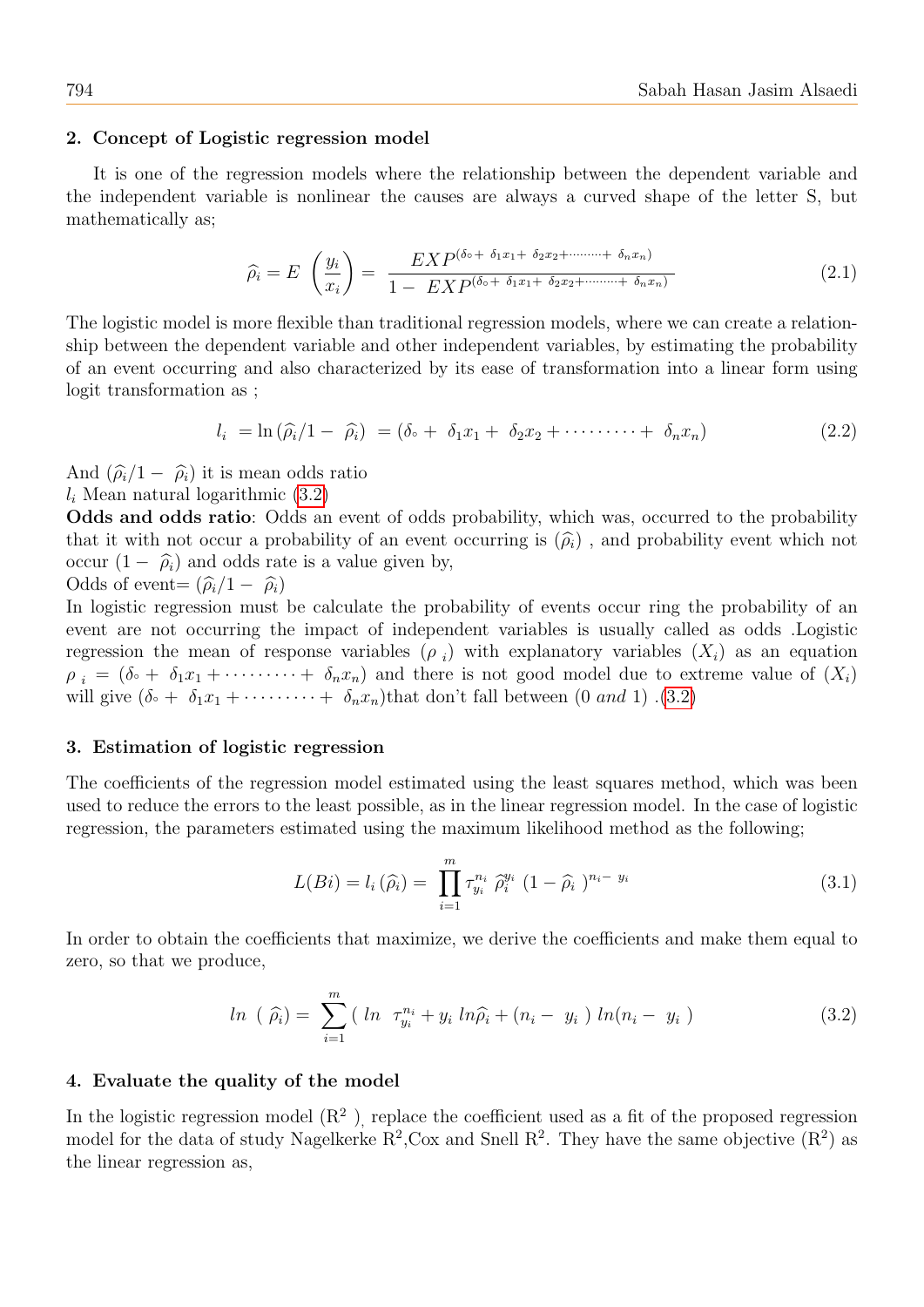$$
r^2 = 1 - \left(\frac{l_{\circ}}{l_1}\right)^{(2/n)}\tag{4.1}
$$

## $(l<sub>o</sub>)$ : The possible function in the case of the model contains only a constant

 $l_1$ : Possible function for all variables.

 $n:$  Sample size

 $0 \leq r^2 \leq 1$  if  $r^2$  near to one therefore quality and suitable model .as the formula

$$
\breve{r}^2 = \frac{r^2}{2} \tag{4.2}
$$

$$
r_s^2 = 1 - \binom{r_s^2}{s^{(n/2)}}\tag{4.3}
$$

Wald test for quality of modeling to show the importance of the logistic regression coefficients, the mean and Wald test is used, which has a chi-square distribution, as the probability value of a significant parent is compared with the predetermined level, and the function is significant if the probability value of a Wald test is less than the significance level.

### 5. Descriptive statistics

In table [\(1\)](#page-2-0) show statistic description for each variables as independent variables  $(X_i)$  and  $(y_i)$  as dependent variables. According to sex distribution female were recorded 66(62.3%) with mean (1.63) as a high rate than male. Based on residence, patients with live in city area was 94(88.7%) with mean (1.1) than rural area was lower rate. Drinking milk related with dental caries patient having milk was recorded a high rate 56(52.8%) with mean (1.96) .Smoking as another factors associate with dental caries but in this study no smoking patients was  $99(93.6\%)$  with mean  $(0.963)$  than from smoking patients with dental caries according to sample size of study and habits of patients . Diabetics as another variables which was effect on dental caries was documented 100(94.3%) with mean (0.999) .Extract teeth in patients with dental caries was 105(100%) with mean (0.093). Finally education was recorded a high rate and associate with dental caries was  $97(91.5\%)$  with mean  $(2.9)$ .

| <b>Variables</b>  | No of cases | Percentage $%$ | Mean  | S.D   |
|-------------------|-------------|----------------|-------|-------|
| <b>Sex</b>        |             |                |       |       |
| Male              | 39          | 36.8           | 1.63  | 0.486 |
| Female            | 66          | 62.3           |       |       |
| Age               | 105         | 100            | 32.86 | 10.86 |
| <b>Residences</b> |             |                |       |       |
| City              | 94          | 88.7           | 1.1   | 0.308 |
| Rural             | 11          | 10.4           |       |       |
| Drink milk        |             |                |       |       |
| Yes               | 49          | 46.2           | 1.53  | 0.501 |
| $\rm No$          | 56          | 52.8           |       |       |
| Smoking           |             |                | 1.94  | 0.233 |
| Yes               | 6           | 5.7            |       |       |
| No                | 99          | 93.4           |       |       |
| <b>Diabetics</b>  |             |                |       |       |
| Yes               | 5           | 4.7            | 1.95  | 0.233 |
| $\rm No$          | 100         | 94.3           |       |       |
| Extract tooth     | 105         | 100            | 1.65  | 0.214 |

<span id="page-2-0"></span>Table 1: Statistical description associated with variables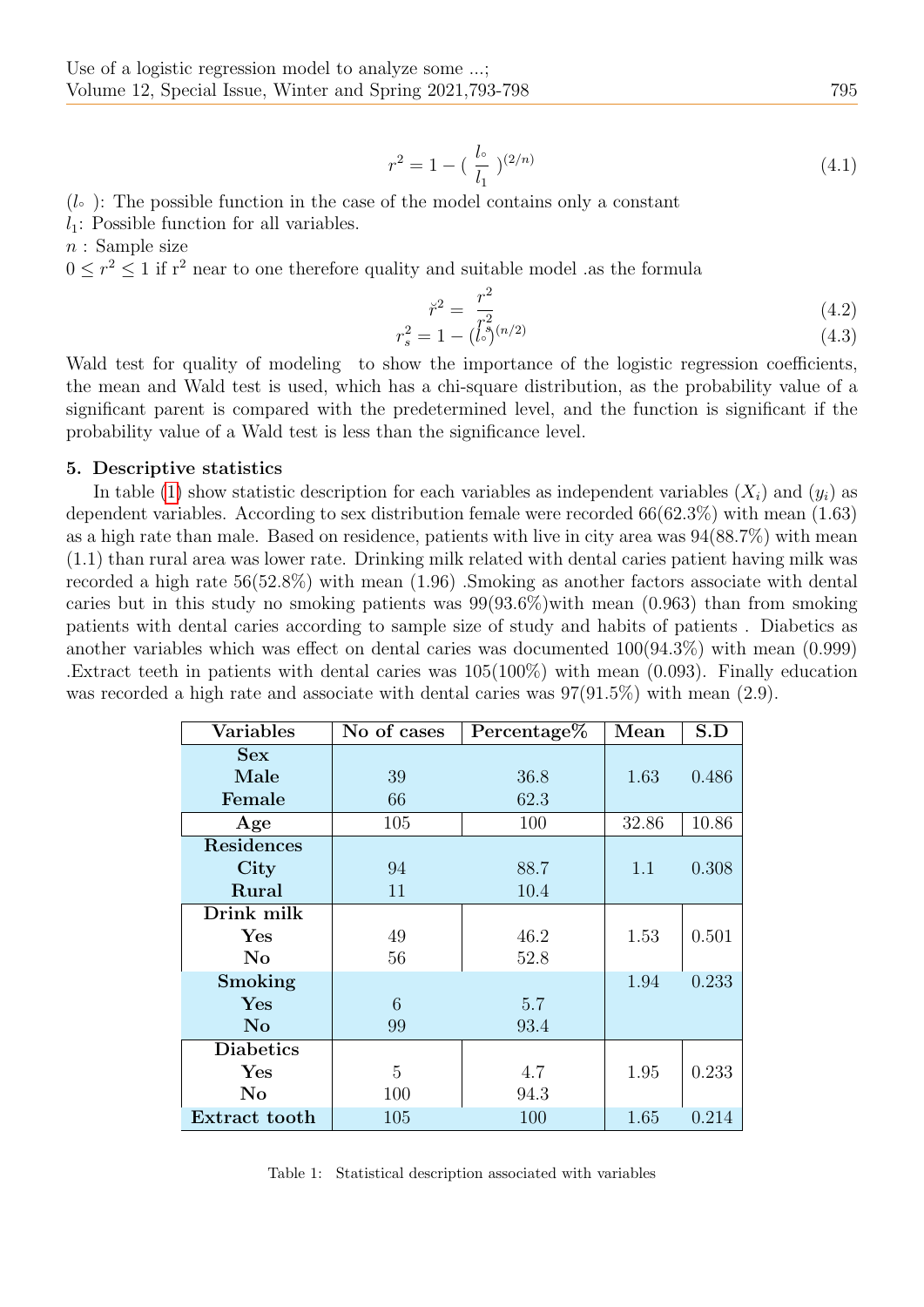## 6. Model estimation results and sample selection

By Spss Software statistical program ( version 26) was used to estimate logistic regression model , In table [\(2\)](#page-3-0) was reported constant rate  $B(1.061)$  and Wald test (22.573) with significance rate (0.00) , it is low rate from  $(p-value \leq 0.05)$  in step(0) therefore use alternative hypothesis and refused null hypothesis as in table[\(2\)](#page-3-0) . In table [\(3\)](#page-3-1) sex variable was enrolled score (5.278) with significance (0.022) and variable Extract teeth was significance (0.023) with score (5.201).

<span id="page-3-0"></span>

|                                 |              | $\mathcal{S}$ .E. | Wald   | df | Sig. | Exp(B)                               |
|---------------------------------|--------------|-------------------|--------|----|------|--------------------------------------|
| $\vert$ Step 0 $\vert$ Constant | $\mid$ 1.061 | .223              | 22.573 |    | .000 | $\begin{array}{c} 2.889 \end{array}$ |

|                     |                    |                | Score | df   | Sig. |
|---------------------|--------------------|----------------|-------|------|------|
| Variables<br>Step 0 | <b>Sex</b>         | 5.278          |       | .022 |      |
|                     |                    | <b>Smoking</b> | .193  |      | .660 |
|                     |                    | Drink milk     | .072  |      | .788 |
|                     |                    | Age            | .020  |      | .887 |
|                     |                    | Extract teeth  | 5.201 |      | .023 |
|                     | Overall Statistics |                | 9.341 | 5    | .096 |

Table 2: Variables in the Equation

Table 3: Variables not in the Equation

<span id="page-3-1"></span>In table [\(4\)](#page-3-2) Use likehood method by enter method show two variables which effect on dental caries as sex and extract teeth of patients (-2log likehood was recorded low rate (114.556, 109.652) for the equality of the model.

|           |                             | $-2$ Log   | Coefficients |            |         |  |
|-----------|-----------------------------|------------|--------------|------------|---------|--|
| Iteration |                             | likelihood | Constant     | <b>Sex</b> | extract |  |
|           | 1                           | 115.108    | $-.350-$     | .811       |         |  |
| Step 1    | 2                           | 114.558    | $-.549-$     | 1.019      |         |  |
|           | 3                           | 114.556    | $-.564-$     | 1.034      |         |  |
|           | 4                           | 114.556    | $-.564-$     | 1.034      |         |  |
|           | 1                           | 111.281    | $-.494-$     | .710       | .188    |  |
|           | $\mathcal{D}_{\mathcal{L}}$ | 109.702    | $-.821-$     | .915       | .304    |  |
| Step 2    | 3                           | 109.652    | $-.881-$     | .945       | .334    |  |
|           | 4                           | 109.652    | $-.883-$     | .946       | .335    |  |
|           | 5                           | 109.652    | $-.883-$     | .946       | .335    |  |

<span id="page-3-2"></span>Table 4: -2log Likelihood Enter method

Table [\(5\)](#page-4-0) show Cox and Snell R square with Nagelkerke R square were enrolled (0.093) and (0.137) respectively for Variance in logistic regression. In table  $(6)$  discusses Wald test for variables in step $(1)$ by enter method was recorded sex variables with Wald test more significance  $p$ -value $(0.05)$  and Extract teeth variable was Signiant (0.04) with Wald test (4.213) and all variables smoking, drinking milk and age factors are not effect as variables on dental caries .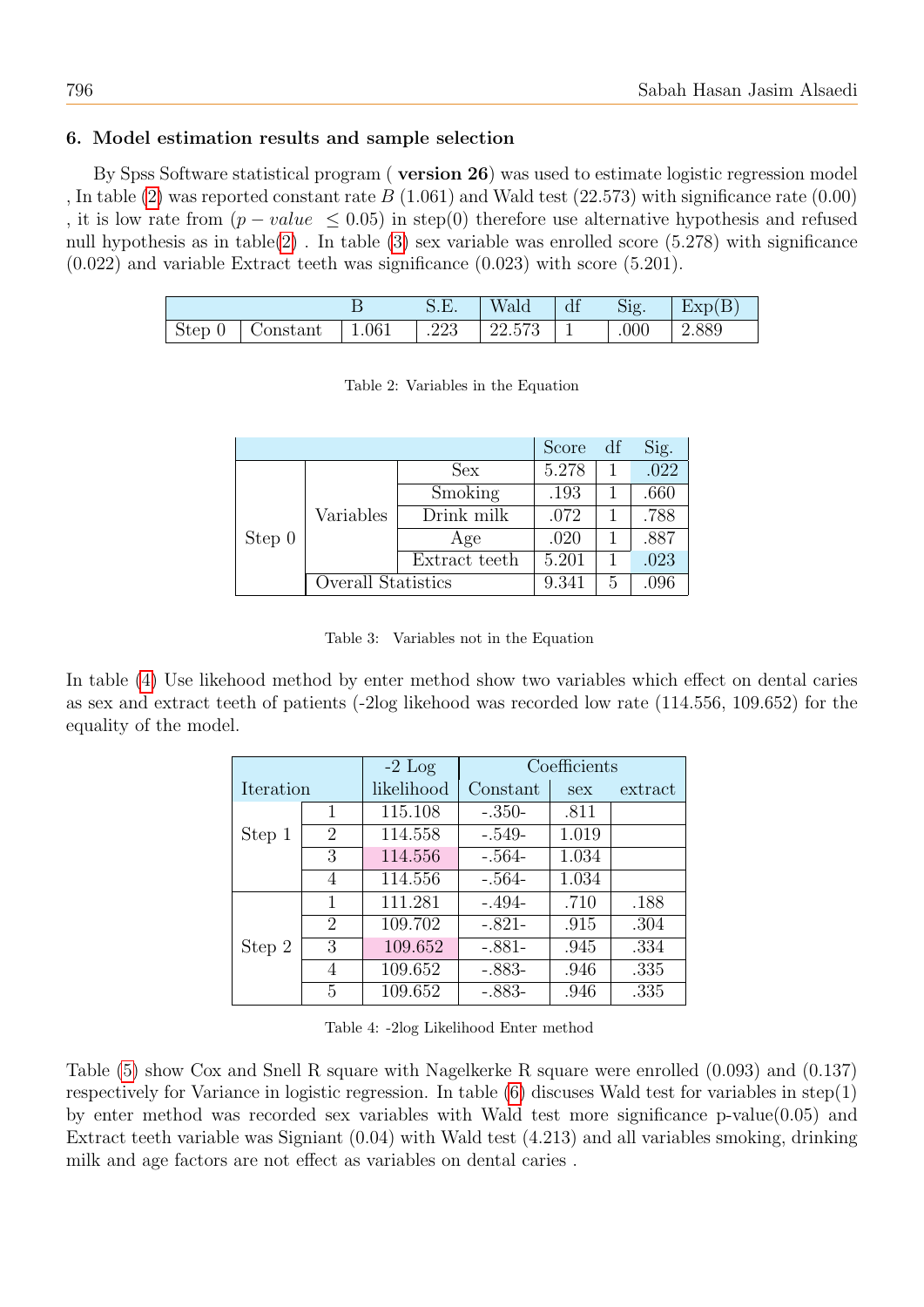|             | Step   -2 Log likelihood   Cox & Snell R Square   Nagelkerke R Square |  |
|-------------|-----------------------------------------------------------------------|--|
| $109.429^a$ | 093                                                                   |  |

|        |               | В       | S.E.  | Wald  | df | Sig. | Exp(B) |
|--------|---------------|---------|-------|-------|----|------|--------|
|        | Sex           | .947    | .482  | 3.858 |    | .050 | 2.578  |
|        | smoking       | $-.003$ | .995  | .000  |    | .998 | .997   |
| Step 1 | Drink milk    | $-.224$ | .481  | .218  |    | .641 | .799   |
|        | Age           | $-.002$ | .022  | .008  |    | .928 | .998   |
|        | Extract teeth | .342    | .166  | 4.213 |    | .040 | 1.407  |
|        | Constant      | $-.475$ | 2.463 | .037  |    | .847 | .622   |

<span id="page-4-1"></span><span id="page-4-0"></span>

| Table 5: Model summary |
|------------------------|
|                        |

Table 6: Variables in the equation

Table  $(7)$  Use a method of step-wise forward for enter dependent variables $(X)$  as Smoking, drinking milk and age ,all variables were not effect by score parameter without statistical Significance . Table [\(8\)](#page-4-3) in step (1) was reported sex variable with Wald test (5.087) with significance p-value (0.024) and extract teeth was enrolled Wald test (4.136) with p-value(0.042) therefore concluded sex variables and extract teeth were more variables from others which was more statistical parameters effect on dental caries in a current study .

|        |                           | Score         | df    | Sig. |      |
|--------|---------------------------|---------------|-------|------|------|
|        |                           | Smoking       | .008  | 1    | .927 |
|        | Variables                 | milk          | .123  | 1    | .726 |
| Step 1 |                           | Age           | .020  | 1    | .889 |
|        |                           | Extract teeth | 4.352 | 1    | .037 |
|        | <b>Overall Statistics</b> |               | 4.531 | 4    | .339 |
|        |                           | smoking       | .004  | 1    | .952 |
|        | Variables                 | milk          | .214  | 1    | .644 |
| Step 2 |                           | Age           | .001  | 1    | .973 |
|        | Overall Statistics        |               | .222  | 3    | .974 |

<span id="page-4-3"></span><span id="page-4-2"></span>Table 7: Variables not in Equation

|        |                   | B        | S.E. | Wald  | df | Sig.    | Exp(B) |
|--------|-------------------|----------|------|-------|----|---------|--------|
|        | <b>Sex</b>        | 1.034    | .458 | 5.087 |    | $.024*$ | 2.812  |
| Step 1 | Constant          | $-.564-$ | .732 | .595  |    | .441    | .569   |
|        | sex               | .946     | .469 | 4.070 |    | $.044*$ | 2.576  |
| Step 2 | Extract teeth     | .335     | .165 | 4.136 |    | $.042*$ | 1.399  |
|        | $\text{Constant}$ | $-.883-$ | .769 | 1.316 |    | .251    | .414   |

Table 8: Step-Wise forward for variables dental caries(p-value $\leq 0.05$ )\*